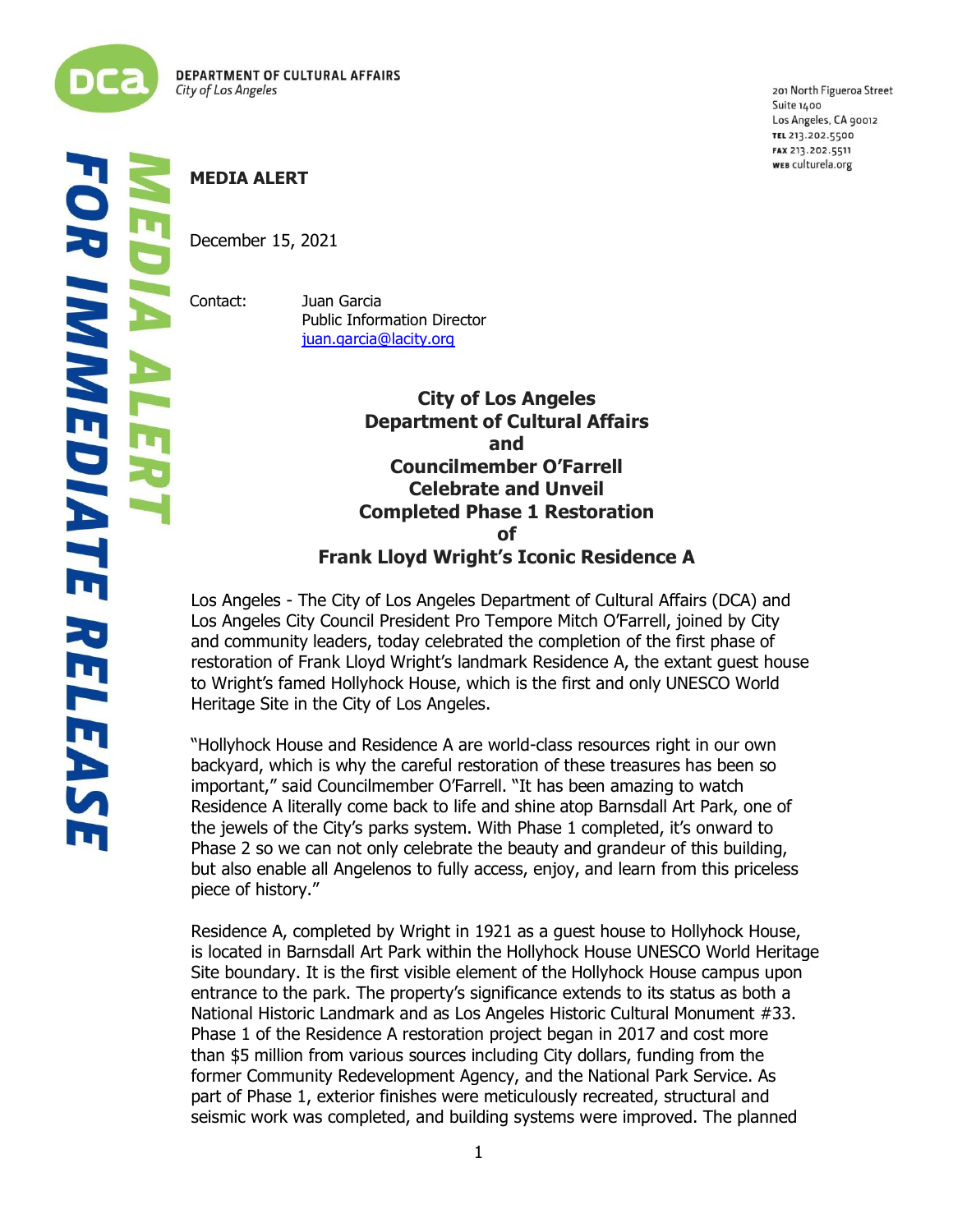Phase 2 will provide critical interior detailing, furnishings, finishes, and infrastructure repair, as well as exterior landscaping and ADA‐commensurate hardscaping needed to re-open the site to the public.

Hollyhock House was Frank Lloyd Wright's first Los Angeles commission and an ode to California's freedom and natural beauty. Built between 1919 and 1921 for Aline Barnsdall, the house introduced young architects Rudolph Schindler and Richard Neutra to Los Angeles. It is a harbinger of California Modernism, which came to include celebrated homes by all three visionaries that continue to impact the direction of residential design.

Both Hollyhock House and Residence A today are curated and operated by DCA. The lead architect and project manager for the restoration was the Bureau of Engineering, with the Department of General Services serving as general contractor. Project Restore, a nonprofit organization, served as grant administrator and restoration manager.

"At 100, this National Historic Landmark is being brought back to its original 1921 design for all to enjoy," said Abbey Chamberlain Brach, DCA's Hollyhock House curator. "With its exterior lovingly restored, Residence A now showcases new facets of Frank Lloyd Wright's work on Olive Hill, as well as the vision Aline Barnsdall and her architect shared for an arts community at Barnsdall Park."

"As lead architects and project manager for the restoration of Frank Lloyd Wright's Residence A, the Bureau of Engineering team has worked tirelessly to bring this cultural and historic monument back to life for the residents of Los Angeles, and for visitors from around the world who come to visit Barnsdall Park and the Hollyhock House complex," said Gary Lee Moore, City Engineer and General Manager for the City of Los Angeles Bureau of Engineering. "We want to thank Councilmember Mitchell O'Farrell, Project Restore, and the Department of Cultural Affairs for their collaboration and commitment to this iconic project."

"As an organization committed to preserving the city's historical landmarks, we're excited to oversee full restoration of Residence A, a beautiful civic treasure," said Ed Avila, president of Project Restore. "We're appreciative of funders like Los Angeles City Councilmember Mitch O'Farrell, the U.S. Department of Interior National Parks Service, and other municipal partners who make this collaboration possible and understand the importance of this work for future generations of Angelenos."

Since taking office in 2013, Councilmember O'Farrell has been one of the City Council's champions of historic preservation, having led the designation of over two dozen Historic-Cultural Monuments in the 13th Council District. O'Farrell took the lead on the completion of the Hollyhock House restoration and grand reopening in 2015, and was instrumental in the UNESCO World Heritage Site designation.

## **About the City of Los Angeles Department of Cultural Affairs (DCA)**

As a leading, progressive arts and cultural agency, DCA empowers Los Angeles's vibrant communities by supporting and providing access to quality visual, literary, musical, performing, and educational arts programming; managing vital cultural centers; preserving historic sites; creating public art; and funding services provided